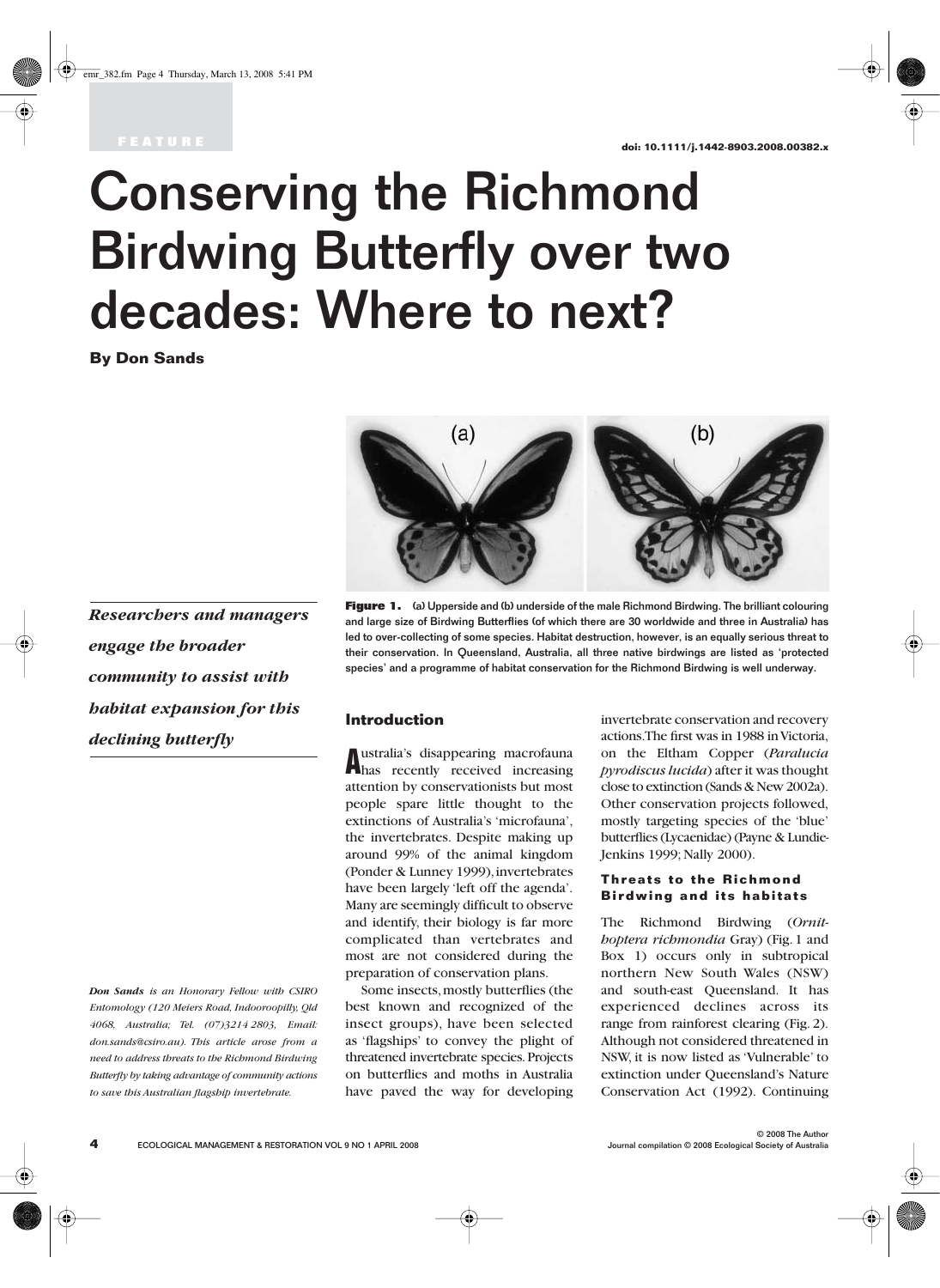

declines in abundance and distribution of the butterfly have occurred over the last 20 years in Queensland and only recently, 'threat abatement' programmes have been developed for threatened species in the State.

The initial threat, clearing of lowland rainforest for forestry and farming, has now stopped; but urban development continues as the primary threat to the Richmond Birdwing as it destroys already fragmented habitats of its food plant vine (Box 1), with roadside patches particularly vulnerable. Invasive weeds (including vines such as Morning Glory (*Ipomoea* spp.) and Madeira Vine (*Anredera cordifolia*)) are also important threats—with the South American

**Figure 2.** Observation records for Richmond Birdwing Butterfly larvae on its lowland food vine in New South Wales and south-east Queensland, 2002. The species natural range extended from the coast to Toowoomba and the Richmond Range – and from Maryborough in the north to Grafton in the south. This range has severely contracted in the last century with extensive clearing of rainforest habitats.

Dutchman's Pipe (*Aristolochia elegans*) Vine being particularly problematic as its leaves are poisonous to larvae of the Richmond Birdwing and some other butterflies when they are decoyed into laying their eggs on the vine (Straatman 1962). Burning of rainforest during fuelreduction and grazing management regimes has also destroyed some habitats. To this day in Queensland, destruction of threatened rainforest fragments by clearing, underscrubbing or burning occurs and is allowed on privately owned land where fragments are not officially mapped or too small to qualify as 'Threatened regional ecosystems'. The Richmond Birdwing Vine is sometimes also cut down or removed although it is recognized as a rare and protected species in Queensland.

A recent threat, prolonged drought, has placed added pressure on the Richmond Birdwing in south-eastern Australia. Drought has increased mortality of the species' immature stages by affecting the quality of the food plant and making the leaves too tough and unpalatable for the larvae (Sands *et al*. 1997).

# **Box 1. Biology of the Richmond Birdwing**

**Birdwing** Butterflies (Swallowtail Butterflies: Papilionidae) are among the largest and most beautiful butterflies in the world. Their size, colours and biology have attracted attention from community members, scientists, butterfly collectors, environmentalists, insect breeders, and traders in specimens. In several countries including Indonesia, Papua New Guinea and the Solomon Islands, Birdwing Butterflies have been farmed for at least 40 years to meet demands from the collectors of specimens (New 1997).

There are more than 30 species of Birdwing Butterflies known from southern Asia, the Indonesian islands, Papua and Papua New Guinea, the Solomon Islands and eastern Australia. Of these, three are recognized in Australia: the Cairns Birdwing (*Ornithoptera euphorion*), the Cape York Birdwing (*Ornithoptera priamus*) and the Richmond Birdwing (*Ornithoptera richmondia*). The Richmond Birdwing (from subtropical Australia) and the Queen Alexandra's Birdwing (from Papua New Guinea) are the Birdwing Butterflies considered most threatened by a continuing loss and declines in numbers of their food plants, fragmentation and lack of secured and protected habitats (Parsons 1992; Sands *et al*. 1997)

The Richmond Birdwing is smaller than the other two Australian species, but like them, the males have green (very rarely blue) areas on the upperside of both wings and blue, green and gold patches on the underside of the hind wings. Adult Richmond Birdwings vary considerably in size, with males, the more colourful, having a wingspan of 11–13 cm and the females having a wingspan of 14–16 cm. *Larval food preferences.* The food plants of the larval stage of the Richmond Birdwing Butterfly are two rainforest vines, the Birdwing Butterfly Vine (*Pararistolochia praevenosa*) and the Mountain Aristolochia (*Pararistolochia laheyana*) (family Aristolochiaceae.) These are the only locally occurring plants on which the female will deposit eggs and the larvae will consume to successfully develop to pupating stage (Fig. 3). Sands and Scott (2002) suggested 10 vines per habitat patch may be sufficient to sustain the butterfly. Since prolonged drought, this has been revised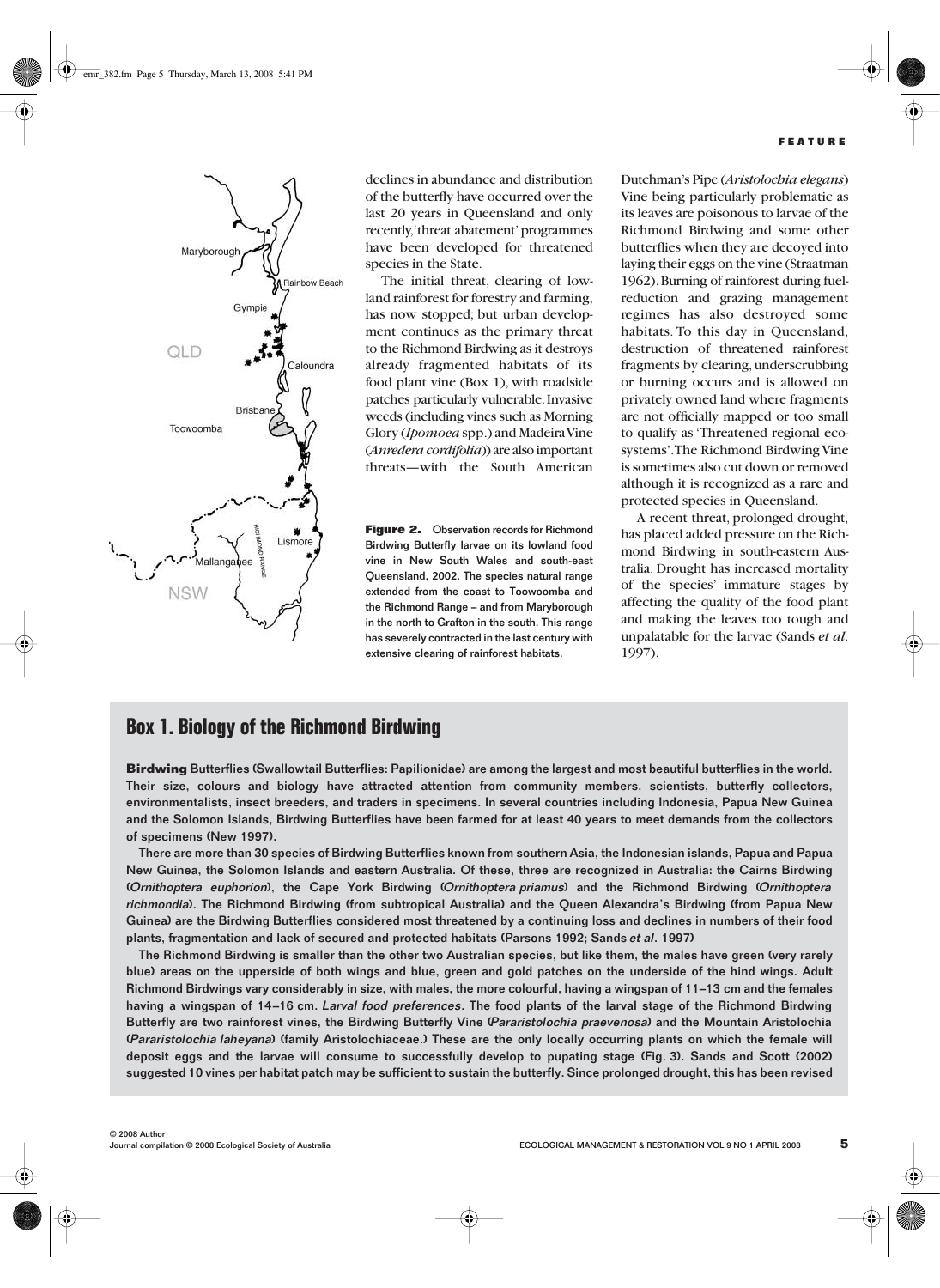to 30 vines per habitat patch (D. Sands, unpublished data 1992–1997).*Adult nectar preferences*. Adults of Richmond Birdwing feed on many nectar-bearing exotic and native flowers, preferring white, cream or red blooms to other colours. Examples of native flowers include Native Frangipani (*Hymenosporum flavum*), *Syzygium* spp., *Eucalyptus* spp., Brush Box (*Lophostemon confertus*), Whip Vine (*Flagellaria indica*), Pink Euodia (*Melicope elleryana*), Red Silky Oak (*Alloxylon pinnatum*), Black Bean (*Castanospermum australe*), Blue Quandong (*Eleaocarpus grandis*) and *Grevillea* spp. Richmond Birdwing has been seen visiting many introduced flowers in gardens (including Bougainvillea (*Bougainvillea spectabilis*), Agapanthus (*Agapanthus praecox*), Buddleja (*Buddleja davidii*), Bauhinia (*Bauhinia variegata*), Honeysuckle (*Lonicera japonica*) and Impatiens (*Impatiens* spp.), and the invasive weed Lantana (*Lantana camara*). Adult Richmond Birdwing does not feed on the nectar from flowers of the larval food plants, *Pararistolochia* spp.

The adult Richmond Birdwings live for about 4–6 weeks and have few natural enemies other than spiders, wasps and occasionally birds, such as Noisy Pitta (*Pitta versicolor*). The flying periods for Richmond Birdwing are the warmer months from September to April on the coast and November to February in the mountains of the Queensland–NSW Border Ranges but occasional sightings of adults have occurred at other times of the year. There are two main generations (bivoltine) per year on the coast and one (univoltine) at higher altitudes. On the coast, adults commence emerging from over-wintering pupae (in diapause) in spring (September–October) and some continue emerging into summer. Pupae forming in late spring or early summer of coastal populations do not normally enter diapause unless stressed by drought, and they produce adults in late summer and autumn (January–March). There is sometimes an overlap with adults emerging from over-wintering pupae and those of spring generations. Pupal diapause is initiated by decreasing day length and terminated by an increase in day length, temperature, rainfall and possibly other factors. At the higher altitudes in the Border Ranges, adult birdwings emerge in summer (mostly December–January).

Adults and the immature stages of the Richmond Birdwing have remarkable few natural enemies when compared with other butterflies or even other birdwings. Sands and Scott (2002) recorded a range of predatory spiders, wasps, beetles, bugs, mites and some birds but they proved to be insignificant when compared with the impacts of unpalatable leaves and inbreeding depression. Prolonged drought can be blamed for the most recent declines in distribution and abundance of the moisture-adapted Richmond Birdwing. Prolonged drought is a threatening process for the butterfly with its impacts on the quality and phenology of the food plant (especially toughening leaves) exacerbating processes causing inbreeding depression in the fragmented landscapes.

(Basic information on the life history of the Richmond Birdwing published by Waterhouse (1932) was updated by Common and Waterhouse (1981) and Sands *et al*. (1997). Recent information on the food plants of several butterflies and moths was found in Braby (2000) and Zborowski and Edwards (2007).)



Figure 3. (a-c) The female Richmond Birdwing lays her eggs almost exclusively on the Richmond Birdwing Vine, which is itself not well conserved. With favourable moisture conditions to avoid leaves hardening, the larvae will consume the leaves and develop to full size and successfully pupate. (Note the pupa of this species is green and, unlike other birdwings, is reinforced by a flat silken pod.) The adults commence emerging the following spring.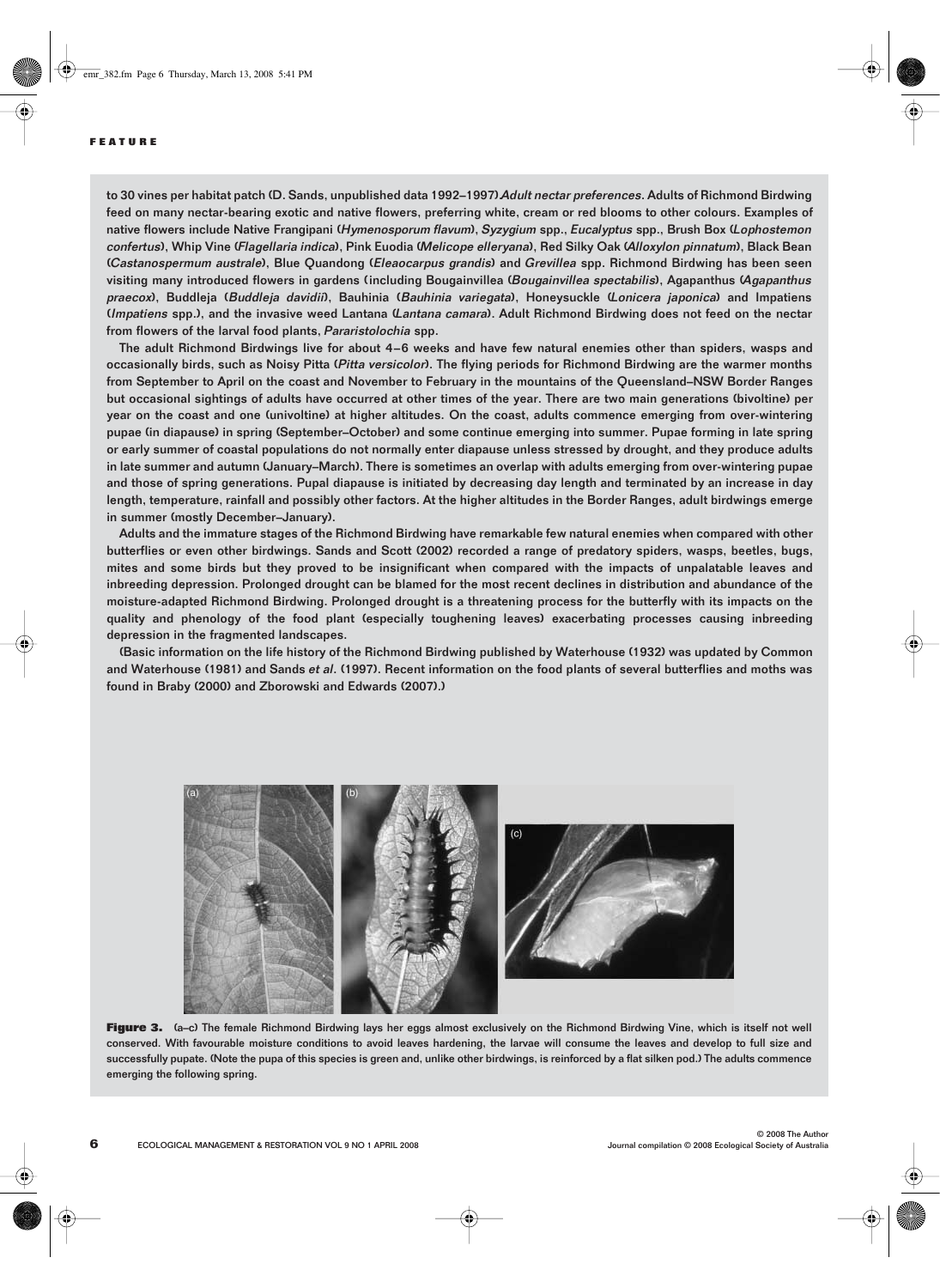# **Distribution: Past and present**

While the natural northern extent of the Richmond Birdwing and its lowland food plant (Box 1) was originally Maryborough and Gympie, Queensland, and its southern extent was Grafton on the Clarence River, NSW (Rainbow 1907; Waterhouse 1932; Haugam & Low 1979) (Fig. 2), the butterfly became very rare at these range extremes by 1932 (Waterhouse 1932). The natural western extent ranged from Toowoomba in south-east Queensland (last confirmed in 1964, J. Macqueen, pers. comm.) to the Richmond Range in northern NSW where it still occurs at Cherry Tree National Park (Mallanganee) (Sands & New 2002a). The butterflies were once common near Brisbane, Queensland and in the suburbs. Historically, adults were reported in the streets of Brisbane in 1870 (Illidge 1927); and, in 1883, thousands were seen in the Blackall Range, north of Brisbane (Waterhouse 1932).

Declines in abundance of the Richmond Birdwing began in the 1900s (Illidge 1927; Waterhouse 1932) and have continued since (Sands & Scott 1999). As the northern edge of distribution has contracted, declines in populations of the butterfly and its food plant have continued until less than two-thirds of the original population's range remains. This is linked to a decline in the number of individual habitats in south-eastern Queensland and northern NSW. Since about 1980, the butterfly has not been confirmed between Gympie and Maryborough, on the Main Divide from Cunninghams Gap to Toowoomba, Queensland, or on the Clarence River, NSW.

At the northern edge of this contracting range, the butterfly became extinct at Kin Kin Creek (*c*. 2003) and most of the coastal populations north of Brisbane have been destroyed. By 2007, in Queensland, populations breed in the Connondale and Blackall Ranges, between Eumundi, Bli Bli and Beewah, at Mount Mee on the D'Aguilar

Range and south of Brisbane, from Nerang to the Tallebudgera Valley. In northern NSW, habitats of the Richmond Birdwing appear to be secure from the Tweed River to Wardell, at the base of the Richmond Range and west near Mallanganee, particularly since several national parks and other tenured reserves support populations of the butterflies and their larval food vines.

# **The Richmond Birdwing Butterfly project**

# **Genesis and evolution**

The Richmond Birdwing conservation project was initiated in 1989 after discussions between Bob Moffatt, an NSW National Parks and Wildlife Officer, and Don Sands, a CSIRO entomologist. They met when visiting Broken Head National Park, northern NSW, one of the very few coastal habitats supporting sufficient abundances of the Richmond Birdwing larvae's food plant, the lowland Birdwing Butterfly Vine (Box 1). Earlier, Sands (1962) proposed that the food plant might be propagated in sufficient numbers to encourage the butterflies into urban areas, referring to successes with the Cairns Birdwing (*Ornithoptera euphorion*) in northern Queensland. Bob and Don agreed to look closely at these challenges for recovery of the Richmond Birdwing questioning, 'How can this be done', and 'can community or school students become involved'?

In the early 1990s, Bob and Don talked to community and school groups, outlining the plight of the Richmond Birdwing and causes of its decline. They advocated planting the Birdwing Butterfly Vine as a means to offset loss of wild vines. Several schools began planting and a plant nursery, Balunyah Nursery, Coraki, in northern NSW began propagating the vine commercially (Box 2). The CSIRO Double Helix Science Club, led by Sue Scott in Brisbane, introduced the developing conservation project to their series of school science studies and over a

period of 5 years, it became a 'handson' invertebrate study for students in Queensland and continued until Sue and Don retired from CSIRO in 1997. Further declines in the Richmond Birdwing Butterfly first became apparent during prolonged drought in 1997 and in the years that followed, several community members requested renewal of the Richmond Birdwing conservation programme.

People who planted food plant vines some years earlier began to notice butterflies breeding in their gardens and they wanted advice about growing more of the food plants to attract them. Sue Scott and Don Sands formed a new community group in 2005, the Richmond Birdwing Recovery Network Inc. (the Network), adopting several activities from the Double Helix Science Club project, especially a need to cultivate more food plants. The Network invited membership from interested community members, local governments, environmental branch representatives, Queensland's Environment Protection Agency, and all interested members of environmental organizations. In 2006, it became incorporated and by December 2007, its membership had increased to more than 300 members.

#### **'Fact-finding' activities**

Systematic efforts towards conservation of the Richmond Birdwing Butterfly were made by reviewing the published and unpublished knowledge relating to the taxonomy, biology and distribution of the butterfly and its food plants, and exploring ways to involve the community in conservation activities that might lead to recovery.

First, it was important to assemble records of decline in distribution and abundance of the Richmond Birdwing as these provided a basis for validating threats to the species, particularly the extinction-threatening rate of decline in south-eastern Queensland. We found that localities where the butterfly was traditionally known to breed (e.g. near Noosa and Coolum) were being progressively disturbed and developed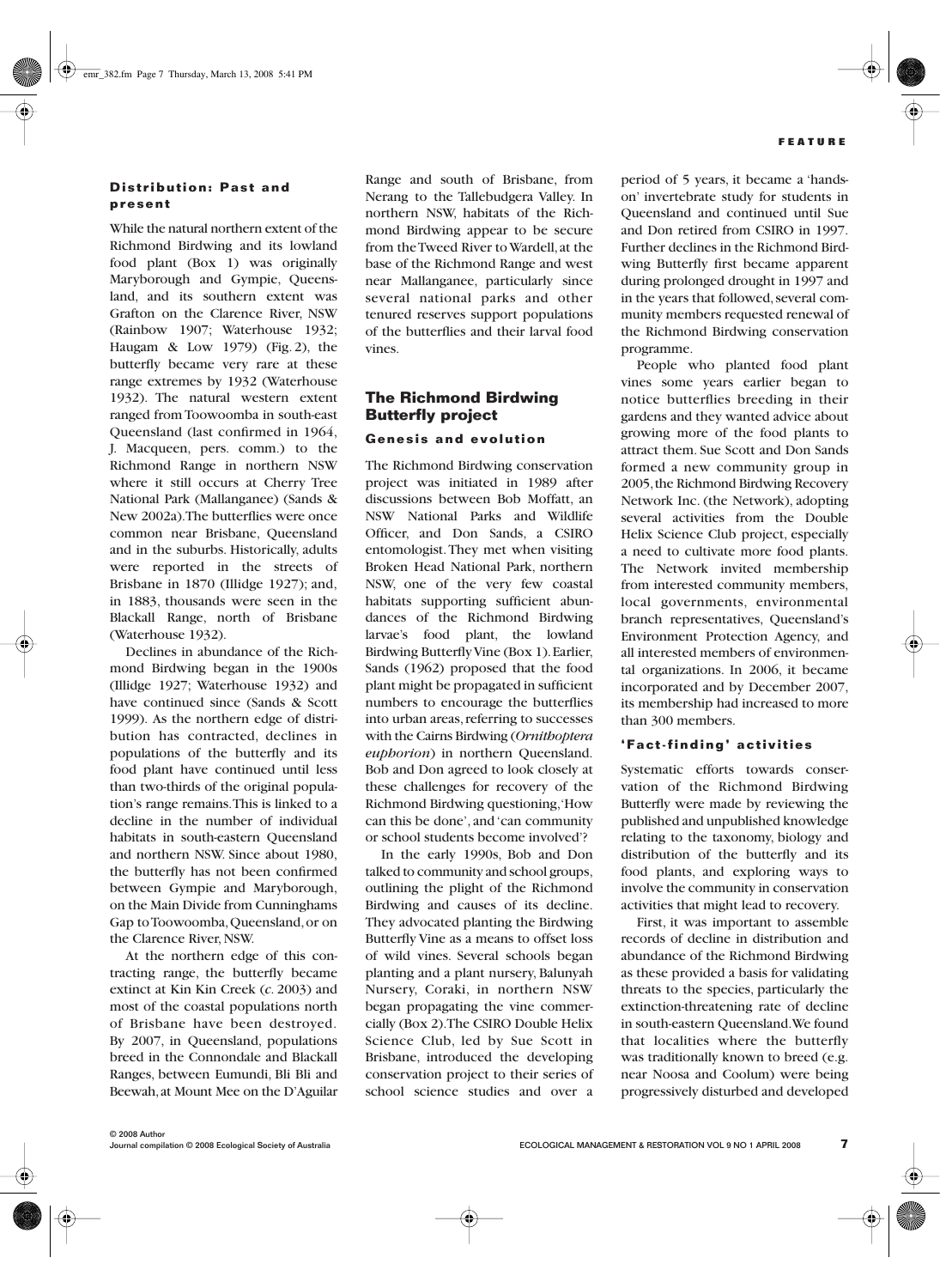# **Box 2. Community and school programmes**

**New** (2002) described Birdwing Butterflies as '. . . spectacular, exotic and impressive even to many people with little interest in insects. As such, they have become important ambassadors for invertebrate conservation. . .'. Since about 1992, Richmond Birdwing populations have been monitored by enthusiastic community members and school students associated with the Double Helix Science Club, through observing the butterfly larvae on planted vines. Finding out how to 'propagate sufficient food plants for schools to plant' was the first challenge. A source of planting stock of the Birdwing Butterfly Vine had to be found. To address these needs, in 1989, about 600 seedlings raised by Don (from seed collected from wild plants between Nerang and Tamborine Mountain, Queensland and near Lismore, NSW) were potted up by Bob Moffatt and delivered to Balunyah Nursery, Coraki, northern NSW. This founder culture at the nursery became the source of most vines distributed over the next few years. In 1991, Bob provided 40 schools in the Richmond Valley with six vines each to plant in their school grounds and the success of this project laid the foundation for habitat restoration work elsewhere. With enthusiastic staff, one small country school (Modanville Public School, near Lismore) led a 'flagship' project for restoring habitats for the Richmond Birdwing Butterfly as considerable community interest followed when Richmond Birdwing Butterflies appeared on the planted vines at the school.

In 1992, Don invited the Double Helix Science Club in Brisbane, led by Sue Scott, to become involved in coordinated planting of vines at schools in northern NSW and south-eastern Queensland. By 1994, 130 schools had joined the Richmond Birdwing Butterfly project. Sue guided the school students and helped them set up experiments on vine growth, in particular leaf toughness, which was found to affect the survival of young larvae. From 1994 onwards, she developed school agendas for the Richmond Birdwing with the interest expanding in 1997, until more than 300 schools were involved in the programme and more than 29 000 vines had been distributed. One very successful school project, the 'Adopt-a-caterpillar Scheme' aimed to introduce 'hands-on' practical studies and provide an opportunity for students to handle and rear larvae through to adults. Information on their development was kept until the emergence of the adults which were then released. A notable presentation on behalf of CSIRO was given to an international audience of journalists at the 2000 Olympic Games in Sydney, Australia. Don and Sue described community and student participation in the Richmond Birdwing project from its beginning and exhibited two adults of the butterfly as they emerged from pupae.

(Sands & Scott 2002), leading to a broad-scale loss of habitat, food plants and corridors. We also found sterility of eggs and deformity of young larvae (resembling indicators of inbreeding depression noted and predicted by Orr 1994) occurring in isolated habitats such as in Burleigh Heads National Park and at Kin Kin Creek. Subsequently, evidence from the field has confirmed how this problem was manifesting from habitat fragmentation.

Second, the tenure and security of the remaining habitats needed examination. After reviewing published and unpublished information, we became aware that the lowland food plant vine was poorly conserved in south-eastern Queensland (Forster *et al*. 1992), particularly on the coast and lower ranges, and its numbers and representation in formal reserves were insufficient to sustain healthy breeding by the butterfly.

Known refuges were being further fragmented and isolated after 2002 and movement of adults from one breeding site to another was being prevented by lack of 'green' corridors. In NSW, numbers of secure breeding localities were adequate but weed displacement of the food plant vines had begun and continues to threaten many of the habitats (R. Moffatt 1997, pers. comm.).

Third, the identities and distribution of the food plants for the Richmond Birdwing (see Box 3) needed examination. We found that distribution of the lowland Richmond Birdwing Vine was in rapid decline and it had become a rare plant everywhere in Queensland. Although habitats of the Mountain Aristolochia Vines all remain secure in the Border Ranges National Parks, this vine is not a sustainable food plant for the butterfly because Richmond Birdwing has never been able to survive

the mostly cold and dry winters above 600 m and so survival and recolonization in these habitats is erratic. Breeding by the Richmond Birdwing on the Mountain Aristolochia was last recorded on the Queensland/NSW Border Ranges in 1994, based on presence or absence of immature stages (S. Scott, pers. comm.).

Fourth, the suspected threatening processes needed to be clarified so that threat abatement strategies could be developed. We found that the most serious of these threatening processes was the invasive weed, the Dutchman's Pipe Vine, a garden escapee (Fig. 4). Everywhere it was present, dead larvae of the Richmond Birdwing were seen, including in national parks. Originally from South America (Stanley & Ross 1983; Harden *et al*. 2007), this vine attracts egg lay by females but is poisonous to the larvae when they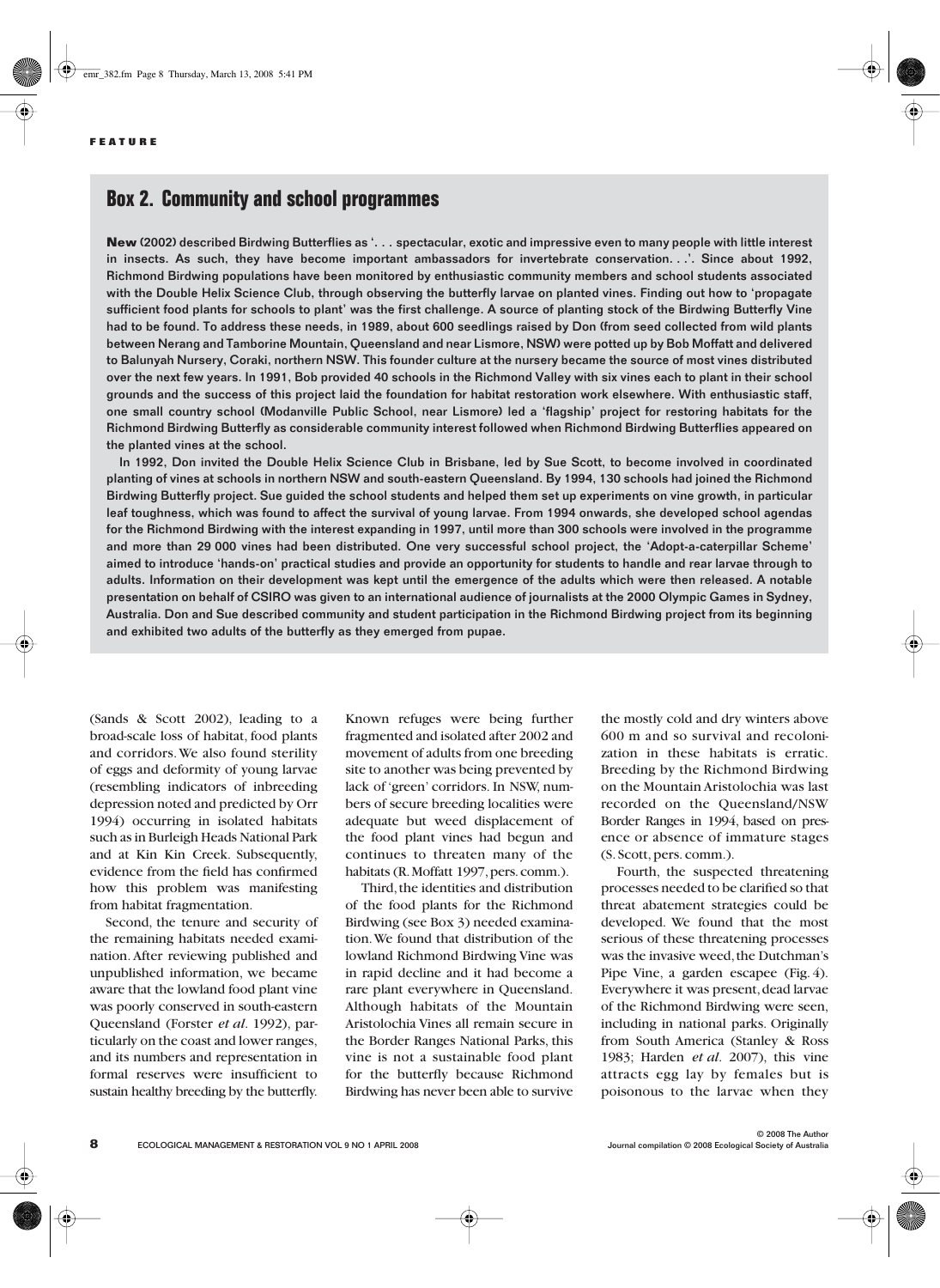# **Box 3. Birdwing vines and their ecology**

**When** the Richmond Birdwing project gained momentum in 1992, little information was available on the ecology of rainforest vines in subtropical Australia generally, much less the two food plants. But since then, habitats of the two species of *Pararistolochia* have been examined, the information applied to cultivation and used when the vines were planted at rainforest restoration sites or in gardens, providing important insights for designing recovery actions for the butterfly.

Observations on the vines between 1989 and 2007 were constantly being updated by members of the community, to maximize the chances of restoring and protecting natural habitats, and cultivating a breeding environment for the butterfly. The following information summarized since the project began, has been widely distributed to members of the community, through newsletters and newsletter supplements and the community workshops. The identities of the vines were made by reference to Stanley and Ross (1983), Williams and Harden (1980), Parsons (1996) and most recently, Harden *et al*. (2007).

The ecosystems currently, or previously (most likely) supporting the Birdwing Butterfly Vine are based on the soil types: (i) Quaternary alluvials (most with basaltic floaters); (ii) Tertiary and interbedded volcanics (basalt); (iii) igneous; and, (iv) parabolic high sand dunes (mostly over basalt). At higher altitudes on the Queensland/NSW Border Ranges, the ecosystems supporting the Mountain Aristolochia (*P. laheyana*) are on Tertiary volcanics (basalt or rhyolite).

**Birdwing Butterfly Vine.** The lowland food plant of the Richmond Birdwing occurs in rainforest to about 600 m, growing among rocks on basaltic slopes, in basaltic soils on ridges, on rhyolite slopes, and often riparian embankments with alluvial soils. It is found rarely on nutrient-rich sand dunes. Mature stems are 1–5 cm in cross section ascending to 20 m but usually 10–15 m. The stems frequently fuse with other ascending stems. The bark has a distinctive reticulated pattern. Alternate mature, dark green leaves are tough but young, paler green leaves are soft with a few fine hairs, becoming firmer and smoother with ageing. Leaf toughness varies with age of the growth. Only soft leaves are palatable to larval instars 1–3. Apical growth is not eaten by larvae until instar 3 when larvae then consume the apex and alternatively the leaves and stem.

Light is a stimulus for the seedlings of under rainforest canopies which otherwise remain dormant. Light must be considered when planting the vines in heavily shaded areas and sometimes the 'ideal' sites where mature vines tend to grow are too shaded for growth by young planted vines.

 *Pollination, seed development and seed dispersal*

Flowering occurs from late September to December. The pollinators are undescribed species of midge (*Forcipomyia* spp.) believed to breed in moist leaf litter (G. Monteith, pers. comm.). Individual plants vary in number of flowers produced and seed capsules developing. Few flowers become pollinated under the rainforest canopy and seed capsules develop more frequently when plants are exposed either at edges or in the upper canopy. The green seed capsules expand and ripen over summer, turn bright yellow to orange and fall from the vine in autumn, often fracturing on impact. Each capsule (*c*. 2.3 × 1.2 cm) contains about 60 flattened seeds which remain viable after fracture for only a few weeks unless kept moist in soil or leaf litter. The Australian Brush Turkey (*Alectura lathami*) disperses seeds by breaking open the capsules with their claws to feed on the pulp (Sands & Scott 2002). Seeds germinate in cohorts, resulting in clumps of seedlings. Silvereyes (*Zosterops lateralis*) have been seen to feed on the fruit (Sands & Scott 2002) but their role in seed dispersal has not been determined.

Other associated vines. Certain vines (Table 1) were associated with the Birdwing Butterfly Vine and these natural 'companion vines' proved to be valuable indicators for 'where to start searching' for the food plant in rainforest. Understorey growth of these vines provided suitable habitats for monitoring feeding by the butterfly larvae when vertical 'water shoots' of Birdwing Butterfly Vine (with leaves) formed part of the complex of ascending vines.

| <b>Species</b>         | <b>Ecosystem</b>                                    | <b>Association*</b> |
|------------------------|-----------------------------------------------------|---------------------|
| Flagellaria indica     | Basaltic slopes, riparian, nutrient-rich sand dunes | Common              |
| Calamus muelleri       | Basaltic slopes, riparian                           | Common              |
| Trophis scandens       | Basaltic slopes, riparian                           | Common              |
| Cissus antarctia       | Riparian                                            | Frequent            |
| Callerya megasperma    | Riparian                                            | Frequent            |
| Carronia multisepalea  | Basaltic slopes riparian                            | Frequent            |
| Melodorum leichhardtii | Basaltic slopes, riparian, nutrient-rich sand dunes | Occasional          |
| Cissus hypoglauca      | Riparian                                            | Occasional          |

**Table 1.** Vines in south-eastern Queensland associated with lowland *Pararistolochia praevenosa*\*

\*Based on summary of observations: 1992–2002.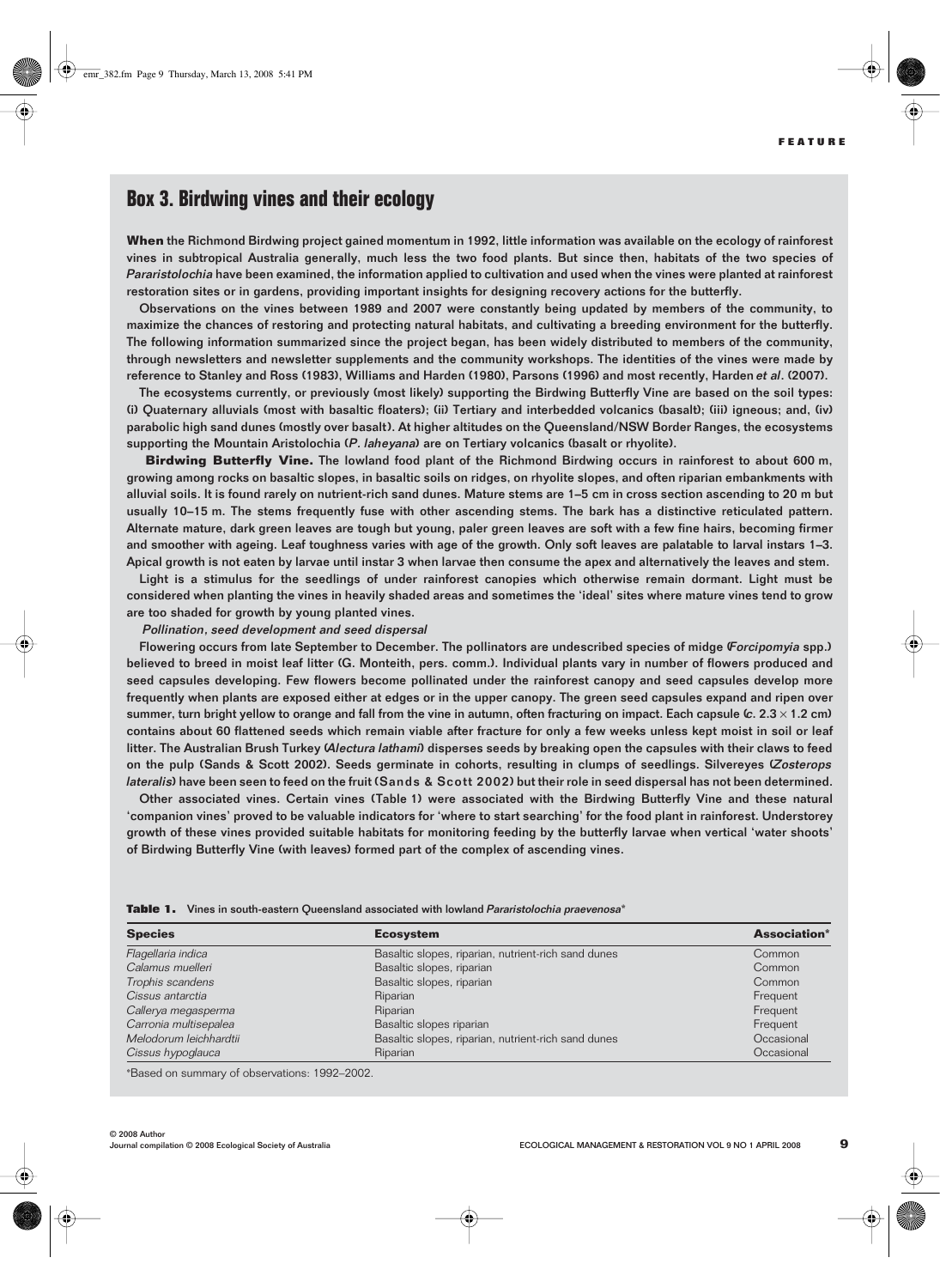Mountain Aristolochia. The mountain food plant is restricted to the Queensland–NSW border Ranges (above 600 m). In NSW, it occurs on Mount Nardi in the Nightcap Range, the Richmond Range and on the summit of Mount Warning. In Queensland, it is abundant at Springbrook, Binna Burra, O'Reilly's and the Western Rim of the McPherson Range. It may have occurred on the Main Divide near Cunninghams Gap where Richmond Birdwings have been seen in past years. There is a single record of the Mountain Aristolochia from near Toowoomba (H. Krenske, unpubl.) but a voucher specimens has not been available to confirm identification.

Mountain Aristolochia is a much smaller vine when compared with the Birdwing Butterfly Vine, and is often found entwined in low growing shrubs, sometimes ascending to 5 m. The leaves of the Mountain Aristolochia are smaller, smooth above and softer than Birdwing Butterfly Vine. Flowers of the Mountain Aristolochia have been observed from February to October and are about 20–30 mm long with a swollen base. The seed capsules are subparallel sided, ribbed and greenish-yellow when ripe. They are known to be only distributed mechanically by Brush Turkeys.

Flowers do not produce nectar but definitely produce some attractant to the pollinating midges. Between 2001 and 2005, the flower contents of both species were examined and the identities of midges suggested strongly that they were mostly males and each vine contained different species of midge. These observations have led to the hypothesis that a 'pseudopheromone' or allomone mimicking the midge pheromone may be inducing entry and subsequent pollination when midges move from one flower to another (Sands, pers. obs. 2005/2006).

A very small plant, *Aristolochia meridionalis* occurs naturally in open woodland in south-eastern Queensland as a prostrate, low-growing vine with only several stems (Ross 2007). There is a possibility that the Richmond Birdwing may feed on *A. meridionalis* where plant numbers are adequate for supporting larvae. One hypothesis is that the easily overlooked *A. meridionalis* could be the occasional food plant of the Richmond Birdwing in the Border Ranges where the two species of *Pararistolochia* have not been identified as occurring naturally.



**Figure 4.** The exotic Dutchman's Pipe Vine (botanically related to the Richmond Birdwing Vine) is a particular threat to the Richmond Birdwing as the females are attracted to lay their eggs on it. However, the leaves of Dutchman's Pipe are fatal to Richmond Birdwing larvae and the vine is an important target for removal in all rainforest restoration programmes in the Richmond Birdwing's range.

feed on the leaves after hatching. Dutchman's Pipe Vine continues to threaten the survival of the butterfly, especially now that climate change may favour the competitiveness (and expand the range) of this and some other invasive weeds (Raven & Yeates 2007).

We also considered the question of whether our main proposal for threat abatement (i.e. collecting propagation material of the larval food vine from a relatively smaller range of sites and distributing them across the species' range) would have any deleterious impact on the food plants in the wild. Advice was sought on genetic issues relating to propagation of the Birdwing Butterfly Vine. Ms Estelle Ross (Queensland Herbarium) reviewed the variation in morphology of Birdwing Vine specimens, pressed and living, from between Wardell and Mallanganee, north-eastern NSW, and between Tamborine Mountain and Rainbow Beach, south-eastern Queensland. (Specimens from the outlying population of the Birdwing Butterfly Vine from Atherton Tablelands (recorded by Harden *et al*. 2007) were not examined and no live or preserved specimens were available for examination from the northern localities between Rainbow Beach and Mary River Heads or southern localities near Grafton, NSW.)

In Ms Ross's opinion, all morphological variation observed in the range of populations of the Birdwing Butterfly Vine was insignificant and likely to be the result of phenotypic plasticity rather than fixed genotype differences, although techniques to study genotypic variation were not then so readily available. As the historical connectivity between populations of vines allowing gene flow has in most parts of the range been severed, inbreeding depression was considered to be more likely a potential problem for the wild vine populations than outbreeding, which was not considered to be of concern. Nonetheless, care was taken to collect propagation material from multiple wild vines in widely spaced sites in both Queensland and NSW. (See later section 'Genetic and propagation issues'.)

# **Current activities and progress to date**

The main activities of the group are to conserve the Richmond Birdwing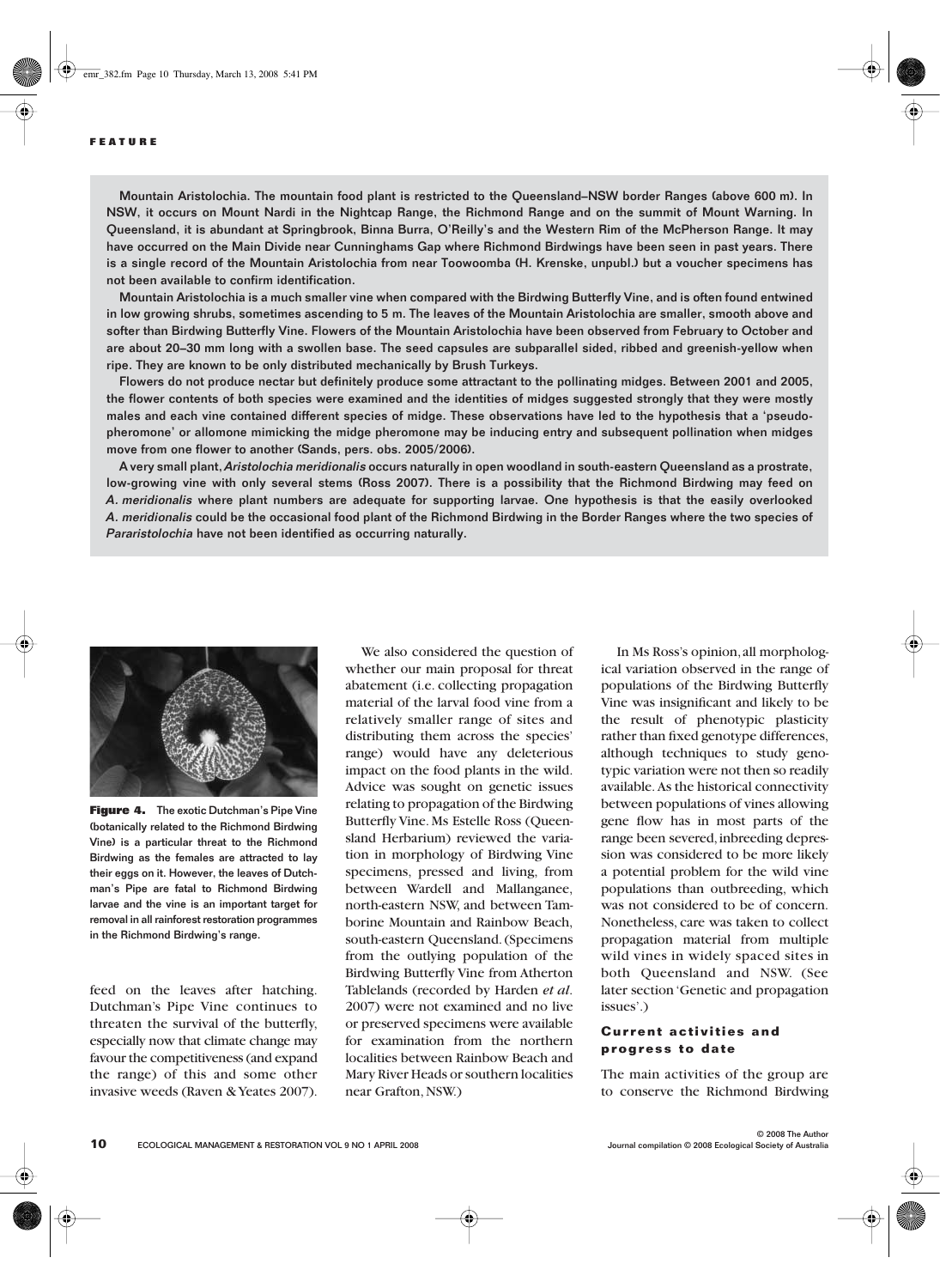

**Figure 5.** The Network has established a database of naturally occurring and planted vines, with records existing for 10 districts in south-east Queensland. These records are being used as the basis for establishing corridors suitable for habitat enhancement.

Butterfly by protecting, propagating and planting food vines in their native range, to remove the Dutchman's Pipe Vine and to map and encourage the better management of remaining habitats where wild vines are growing naturally. A range of actions to date are detailed in the following paragraphs.

# *Cultivation and distribution of food plants*

Building on the success of the earlier school plantings (Box 2), Richmond Birdwing conservation efforts are ongoing in northern NSW and continue to be topics for local seminars or at major community events in NSW such as the Big Scrub Rainforest Days (sponsored by Rainforest Rescue and the Big Scrub Rainforest Landcare Group). There

appears no major decline in Richmond Birdwing abundance or its distribution in northern NSW in recent years, but community groups and home gardeners are being encouraged to plant the Birdwing Butterfly Vine at suitable riparian or other bush regeneration sites in an effort to overcome past reductions.

In Queensland, members of the Network, affiliated Landcare and other groups, have been encouraged to plant vines in corridors at privately owned bushland sites and in gardens (referred to as 'links'), or public land (referred to as 'stations') to provide breeding sites for the Richmond Birdwing and breach the gaps in fragmented habitats to prevent inbreeding depression. On the Sunshine Coast, for example, more than 1500 Birdwing Butterfly Vines have been planted on 22 privately

owned properties (links) and on 13 sites on Council-owned land (stations) from Noosa to Beerwah to December 2007. Similarly, south of Brisbane and on the Gold Coast more than 5000 Birdwing Butterfly Vines have been planted in stations and links from Tamborine Mountain to Tallebudgera and at Canungra.

#### *Nursery expansion*

Based on the experience with cultivation of the vines by Balunyah Nurseries in the 1990s, several community nurseries participated with the Network in growing vines of the highest quality and to develop methods most likely to ensure their survival after planting out. Four plant nurseries participated in a coordinated, non-profit plan to provide sufficient food plant vines for planting and rehabilitation of habitats, for gardens and private land. From 2005 until 2007, the estimated number of vines produced under this scheme exceeded 5000 vines.

# *Recording and mapping food plants for corridor linkages*

Coordinated plantings of food vines from Maryborough Queensland to Grafton, NSW and west to Toowoomba have been recorded. Details of locality (including global positioning system coordinates), date and number of vines planted are being entered into the Network's database. Important information is also recorded on wild vines and changes in their number and distribution (Fig. 5) – as well as presence and absence of the Richmond Birdwing Butterfly. (Note: Localities with wild vines are distinguished from those with planted vines on the basis of the age of vines and whether records for planting in the past exist for that site.) Using the Network's database program, basic entries can be accessed through the internet and approved Network members can add their new records.

The locations of each site were compiled for each municipality or local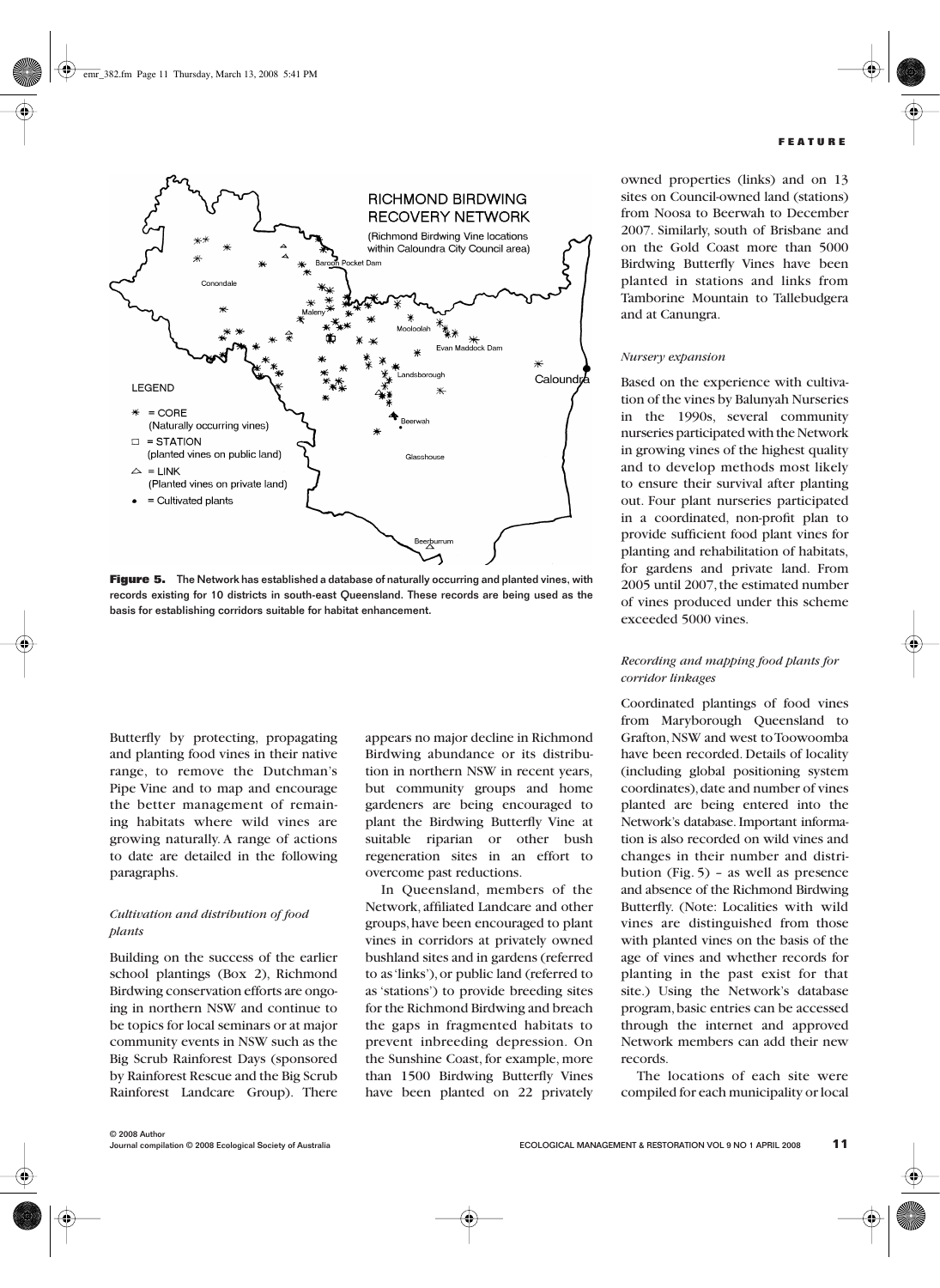#### **FEATURE**

district as the basis for establishing corridors suitable for dispersing adults, for breeding and for genetically enhancing otherwise fragmented breeding habitats. The first corridors were established in the Western Suburbs of Brisbane, Toowoomba and Caloundra Shires, followed by others in Noosa, Maroochy, Beaudesert and Gold Coast Shires. Such corridors are expected to be the most promising recovery actions and likely to minimize inbreeding depression.

Sites are regularly monitored for survival of vines and presence of larvae or feeding scars. Monitoring methods were also developed based on leaf age, to estimate when butterfly larvae were last feeding on particular vines.

#### *Corridor coordinators and partnerships*

Corridor coordinators appointed by the Network members work closely with the community members and the municipal councils' Land for Wildlife officers. Cooperative activities include local cultivation and distribution of vines, locating wild vines and mapping and planting vines in corridors (Fig. 6). Corridor coordinators establish stations and links, help with school projects, encourage nursery cultivation and carry out fertilizer trials or other field work, such as the removal of Dutchman's Pipe Vine.

On the Sunshine Coast, the Land for Wildlife programmes have, with support from local councils, contributed to disseminating awareness of the Richmond Birdwing, its food plant and habitat needs. Land for Wildlife property owners are protecting their habitat fragments in an effort to stabilize populations of the butterfly. In Caloundra Shire alone, more than 160 properties have joined this scheme and their Richmond Birdwing habitats have been mapped (Fig. 5). Maroochy and Noosa Councils are also supporting similar schemes. Several property owners have 'enriched' their habitats by planting cultivated vines to provide additional food plants when vine abundance was low. The benefits of these



**Figure 6.** Eva Ford with a truckload of Richmond Birdwing Vines at Eumundi, south-east Queensland. Involvement of private landholders and the community in the conservation of the Richmond Birdwing is critical for raising awareness and securing the future of the species.

activities can be seen as Richmond Birdwing populations appear to be recovering locally.

#### *Training and community workshops*

The Network hosts talks, field workshops and community workshops (in each shire) and publishes illustrated newsletters for members with information on the Richmond Birdwing and its food plants.

The first of a series of community workshops, a training workshop held at Maleny, aimed to introduce the conservation concerns to the Land for Wildlife Officers from each municipality in south-eastern Queensland. In 2006/ 2007, more than six talks or field events were hosted by the Network members. The major topics for the workshops are vine identities (using Williams & Harden 1980), how to distinguish the 'look-alike' vines and the Dutchman's Pipe Vine, with demonstrations of recording and mapping wild and planted vines on the Network's database. Each participant receives a copy of the Network *Newsletter*

*Supplement* containing an illustrated background to the conservation project, illustrations of the Richmond Birdwing Butterfly, its life history and its food plants.

#### *Field days*

Field days have been very successfully hosted, especially by members who have demonstrated the recovery process on their private land. The bestdemonstrated examples of recovery were at Beerwah, south-east Queensland where two property owners, Arthur Powter and Ray Seddon, have established colonies of the Richmond Birdwing Butterfly by judicious planting, occasional fertilizing of the food plants and removing Dutchman's Pipe Vine.

#### *Control of Dutchman's Pipe Vine*

Commencing with the Double Helix Science Club Project, community groups and school students in NSW participated in 'search and destroy' missions aimed at removing or poisoning Dutchman's Pipe Vine from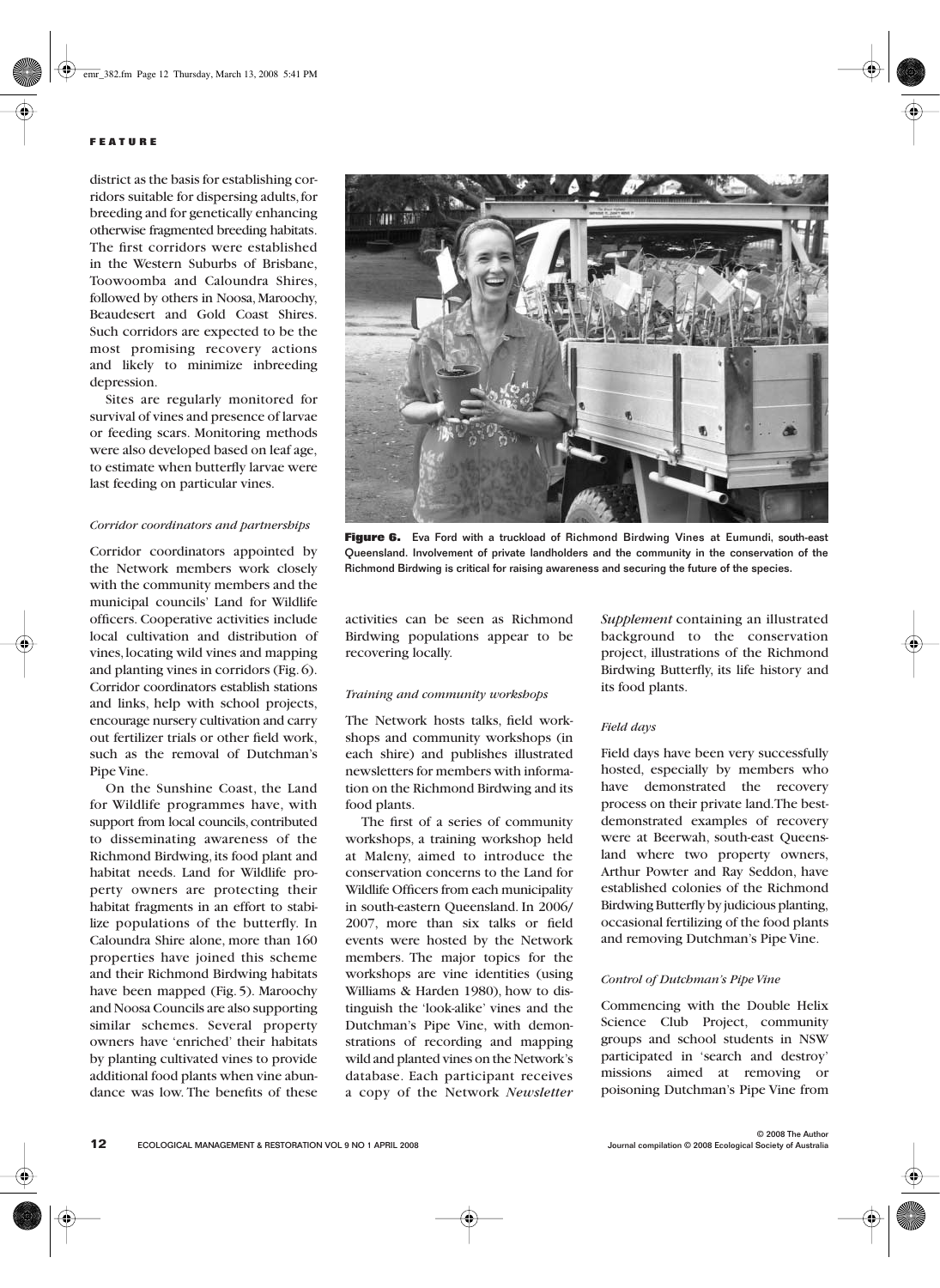

Figure 7. Prof Graeme Wilson (Moggill Creek Catchment Group) and Janet Richardson (Richmond Birdwing Recovery Network) examining larval food vines at the captive rearing flight cage at Gold Creek Reserve, Brisbane. The cage is used to study inbreeding depression in the Richmond Birdwing and is a partnership project between the Network and the Qld Environmental Protection Agency.

the whole region. These efforts have been remarkably successful, especially in northern NSW where this weed is now rarely seen in the suburbs or national parks. In Queensland, removal of Dutchman's Pipe Vine remains a priority and in more closely managed localities, removal has been very successful leading to reduction below the estimated threshold for Richmond Birdwing survival (based on proportions of eggs deposited on the native vine compared to the Dutchman's Pipe Vine). In some extensive Richmond Birdwing habitats such as in the Connondale Ranges, however, eventual eradication may not be feasible.

## **Issues and emerging and future directions**

## *Genetic and propagation issues for the food plant*

Permits are required to collect plant material from the wild and a permit to propagate, issued by the Queensland Parks and Wildlife Service, is required

by anyone wishing to grow the vines for sale. Selection of stock for native plantings requires careful thought as introductions from too-distant sources may pose risks of genetic dilution from outbreeding, while propagating plants from too-small populations may result in inbreeding depression. As previously mentioned, because the local stocks of the food plant were already so depleted, we were advised that propagation from these were likely to heighten the already present risk of inbreeding and that some outcrossing may therefore be necessary for the survival of the vines. We determined that the most ecologically effective approach to conserve both the vine and the butterfly was to collect propagation material from a wider range of somewhat moredistant stocks.

The details of this approach, however, evolved over time. In the initial trials for the project, seeds of food vines were collected from cultivated plants that most readily resisted damping off in the belief they would be most

amenable to cultivation. Subsequently, seeds were propagated from locations as near as possible to the areas to be planted (but not so near that they would risk further inbreeding). These sources, however, proved to be insufficient to meet the need to reconnect habitats. This led to the substantial collection of material from between Nerang and Tamborine Mountain, Queensland and near Lismore, NSW for planting between Brisbane and the NSW border (Box 2). Since 2005, two 'regions' were identified. Seeds were collected from Beerwah on the Sunshine Coast for distribution to areas north of Brisbane; while plants from seeds originally from Tamborine Mountain and Nerang were distributed south of Brisbane.

No evidence has been found of inbreeding depression in cultivated plants and there is some evidence that capsules have increased on the cultivated vines when compared with their abundance on wild vines. Interestingly, reports received suggest that seed capsules are formed most frequently on planted *and* wild vines where planted vines have been cultivated over the last 5 years (A. Powter, R. Seddon, pers. comm.). If this is the case, it may be due to outcrossing or an increase in effectiveness of pollinator midges.

In 2008, the Network has established a small scholarship to a student to commence studies on variation in DNA within or between populations of the Richmond Birdwing Vine. Based on the outcomes of these studies of genetic variation (and recent workshops on the topic), more attention is planned for propagating 'local' vines for distribution. Cutting grown vines and possibly tissue cultures will be used to propagate localized genetic material in sufficient quantities for replanting. However, the immense loss of Richmond Birdwing habitats, and absence of seeds from small sites will provide a serious challenge. Few seed capsules have been seen on wild vines since 1997, probably an effect of prolonged drought on capsule retention or the pollinators. During drought, capsules shrivelled and fell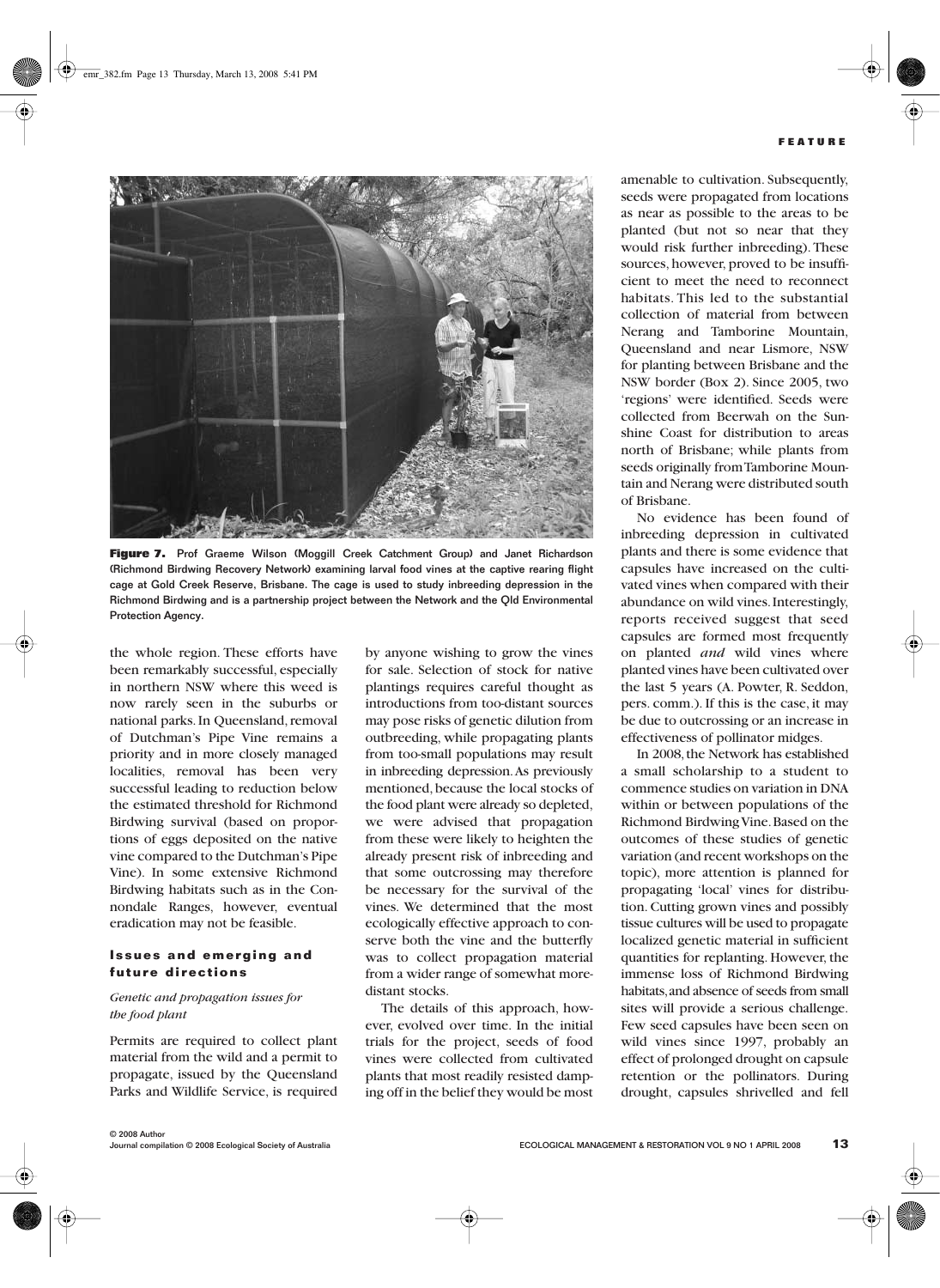without maturing, limiting their availability from wild vines. Tube stocks were unsuitable for direct planting and only vines held for about 2 years in pots (>8 cm) survived adequately after planting. The destruction of suitable rainforest has continued in coastal areas north of Brisbane and no wild vines are known to have survived between Kin Kin Creek and Maryborough, representing one third of the original range.

#### *Need for captive rearing*

Inbreeding of the butterfly, indicated by an abundance of sterile eggs, is suspected to be causing local extinctions at two localities. This has prompted experiments to determine if a simple method can be used to enhance the genetic quality at in-bred sites and to promote outcrossing as a preliminary step to establishing adequate corridors for adults. A relatively new project, Captive rearing of the Richmond Birdwing Butterfly: A feasibility study on inbreeding depression, is being investigated by the Network in partnership with Queensland's Environmental Protection Agency (EPA). To follow on from observations by Orr (1994), two captive populations, one at David Fleay Wildlife Park on the Gold Coast and the other at the Gold Creek Reserve in the western suburbs of Brisbane, are being investigated using widely separated founders in caged mating trials (Fig. 7). Females reared from pupae are to be mated with males collected from localities at least 40 km distant, based on the maximum dispersal range of individual females of about 30 km (observed maximum distance from breeding site). This spacing (30 km) is thought adequate to avoid any inbreeding depression occurring in the butterfly and the only challenges will be to obtain the needed unmated females, to mate and feed them in captivity and to induce them to oviposit on food plants in the cages.

The egg hatching and larval development will be monitored under controlled conditions for mortality or disease of stages. Pending the success of these trials, young third or fourth instar larvae will be released at the two localities where inbreeding depression is suspected.

## *Need for improving conservation status within formal reserves*

A significant finding from the Network's mapping project is that only five national parks in the northern region each contain more than 200 wild vines. The remainder are on private property where there is little protection unless nature refuge status is designated. Although formal mapping as a 'Regional Ecosystem' in Queensland affords some protection for privately owned sites, mapped sites are not always secure from disturbance and many highly fragmented sites are not officially mapped. This means that Richmond Birdwing habitats continue to be destroyed at an alarming and unsustainable rate.

It is thought provoking that in Queensland, where the Richmond Birdwing and its food plant once ranged from Maryborough to the NSW border, the number of national parks giving security of tenure for the food plant and sustaining breeding by the Richmond Birdwing are few. This region has approximately 10 national parks supporting suitable ecosystems but only five of these support the lowland food plant: Great Sandy (Kin Kin/Elanda), Connondale, D'Aguilar (Mount Mee), Tamborine Mountain and Burleigh Heads. Of these, only Connondale National Park has sufficient numbers of food plant to sustain the Richmond Birdwing Butterfly.

In an effort to address this issue, an active programme at a Section of Great Sandy National Park by EPA staff (R. Winter, pers. comm.) has commenced cultivating local Birdwing Butterfly Vines for replanting. This is the first such restoration project in a national park in south-eastern Queensland. A second project is being considered at Burleigh Heads, which aims to remove Dutchman's Pipe Vine and other weeds and replant Birdwing Butterfly Vines (L. Caddick, pers. comm.).

# *Communication challenges within a widely dispersed membership*

Communication between interested members of the community has been difficult for the recently formed Network. Membership is spread from near Noosa Shire to the NSW border and inland to Toowoomba. Technical information about the butterfly and queries relating to cultivation of the food plants have required constant and coordinated responses, difficult for members of a voluntary organization to manage. Costs of producing newsletters, postage and other overheads have sometimes been difficult to cover from members' subscriptions alone. There has been no alternative but to seek considerable contributory grants to cover the costs of workshops and some publications.

#### *Drought and climate change issues*

The impacts of prolonged drought have been detrimental to all aspects of the recovery activities in south-eastern Queensland since 1997. Rainfall has been low and irregular until August 2007. Soil moisture has decreased everywhere and the changes in water tables have killed healthy vines in several places including rainforest. At Burleigh Heads National Park, vines more than 20 years old died from desiccation. Where older vines have survived because of their larger root systems or moisture retained beneath rocks, leaf toughness has increased and the number of butterfly larvae able to survive on larger vines is decreasing because of lack of palatable leaves and the rate of cannibalism has increased. Cannibalism frequently occurs in the early instars of Richmond Birdwing larvae, especially when soft leaves are in short supply (Sands *et al*. 1997).

Climate change, accompanied in subtropical Australia by periods of prolonged drought, continues to challenge recovery actions for the Richmond Birdwing Butterfly and its food plants. However, methods are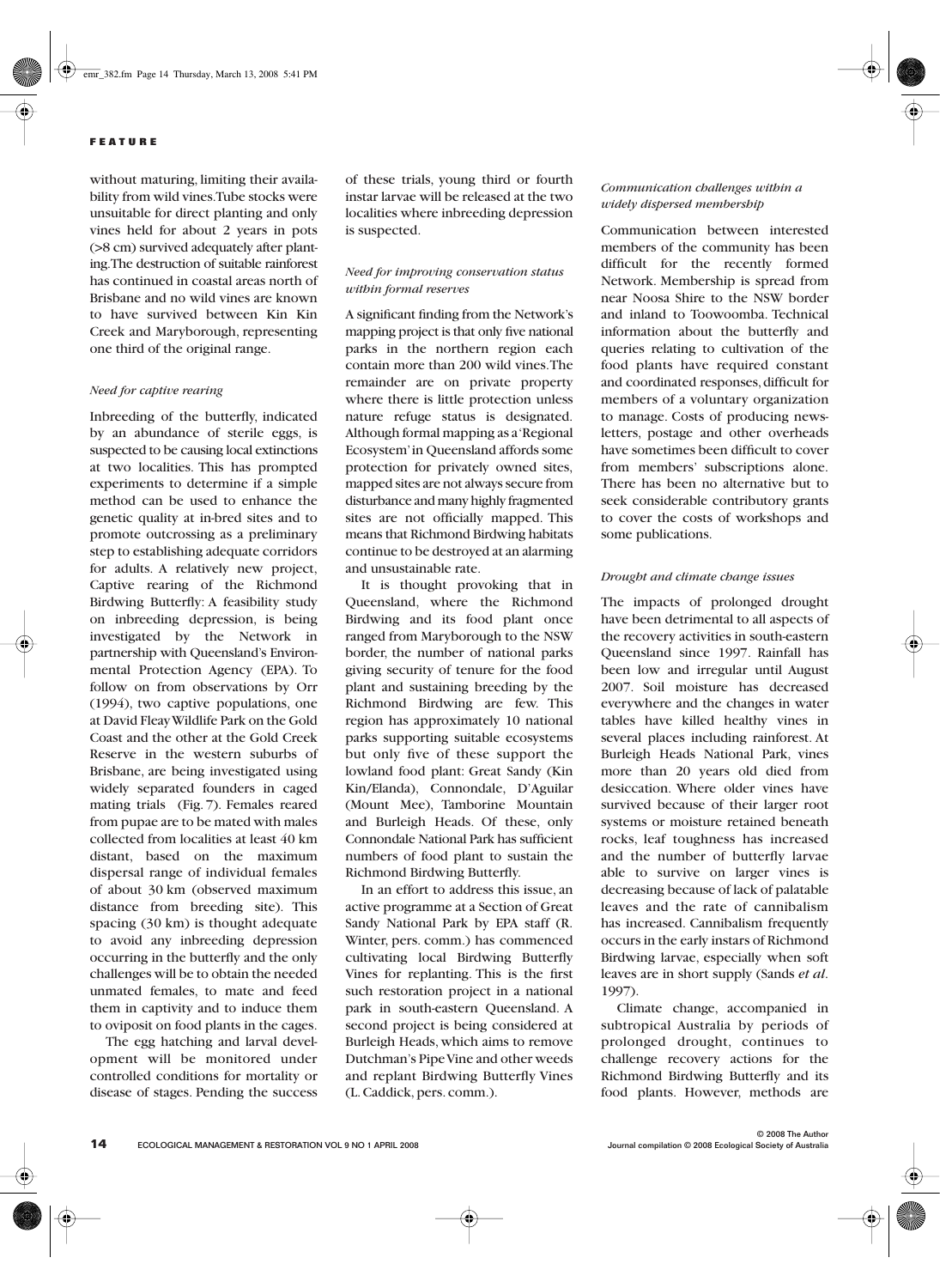being developed to assist survival of the vines and promote their quality during periods of drought. In gardens, Birdwing Butterfly Vines can be watered and fertilized, keeping vines alive and leaves soft enough for young larvae to feed and survive. Community propagation and care of vines is proving to be the most significant means of promoting survival of the butterfly. By maintaining small but viable colonies, the butterflies are able to opportunistically return to breed in natural bushland, when moisture conditions are temporarily normal.

#### *Ongoing need for recovery plan*

A draft recovery plan was prepared in 1996 by Don Sands and Sue Scott, submitted to the Queensland Parks and Wildlife Service for comment. However, a major objective throughout the duration of the Richmond Birdwing project has been to gain a deeper understanding of key threatening processes and the feasibility of addressing them in a revised recovery plan. A revised plan would need to address all the issues associated with the conservation of the Richmond Birdwing Butterfly (including the conservation needs of the Birdwing Butterfly Vine) and will require initial input and implementation support from all relevant governments.

High priorities for the recovery plan include addressing issues of tenure of remaining intact habitats, impacts of climate change on the insect stages and vines, and inbreeding depression in the butterfly itself. Although the plan would need to continue to prioritize protection of natural habitats from disturbance on public and privately owned land and to prevent further contractions in the range of the butterfly, addressing inbreeding depression is likely to continue to require filling gaps in larval food vine distribution, taking into consideration the needs of the pollinating midge. The most urgent need is in Queensland, where there is ongoing destruction of small habitat fragments which are known as very important breeding sites, but are often too small

to attract conservation actions by the authorities.

## **Concluding comments**

Insect conservation has been hindered by poor identifications, failure to understand threats and sound management practices (Sands 1999) resulting in neglect of effective recovery actions. Many insects are difficult to observe or monitor and their life histories are complex when compared with vertebrates. This project, however, has allowed members of the community to observe the local losses and recoveries of a large and easily recognized invertebrate species. Its interactions with plants and other invertebrates have been observed first-hand by school students and adult environmentalists. Home gardeners and bush regenerators have participated in most of the recovery activities and observe the outcomes of their efforts towards recovery of the butterfly and its food plants. Local councils and other authorities have been supportive, by helping to protect and rehabilitate small habitat fragments. Most recently, Caloundra City Council on the Sunshine Coast, Queensland, has dedicated a significant area of rainforest to the Richmond Birdwing and has established an education deck, surrounded by planted specimens of Birdwing Butterfly Vine. Landcare groups continue to receive government financial assistance, often in partnership with the Network, to rehabilitate their local bushland and eradicate the poisonous Dutchman's Pipe Vine.

The four plant nurseries sponsored by the Network have developed excellent methods for propagating Birdwing Butterfly Vine for planting in corridors from the Gold Coast to the Sunshine Coast. Standards they have set for the quality of vines ensure maximum chances of restoring suitable habitats in bushlands and gardens throughout the former range of the butterfly.

Although the involvement of the community in the conservation of the Richmond Birdwing has been critical

for raising awareness and securing its future outside the protected area network, national parks and nature reserves provide the most important land tenures and security for protecting insect refuges in Australia. Yet these reserves have not yet been systematically surveyed to find 'what is being protected' (Sands & New 2002b). The first step in the formal assessment requires a determination of what threatening processes, if any, exist in these areas.

#### **Acknowledgements**

Thanks is extended to Bob Moffatt who helped to initiate, design and implement the schools' programme in northern NSW. Network Member, Hugh Krenske is especially acknowledged for his work mapping food plant vines. Other Network Members, Rosie Booth, Dale Borgelt, Vanessa Bugg, Dick Bull, Gary Einam, Eva Ford, Ian Gynther, Chris Hosking, Phil Moran, Dawn Muir, Janet Richardson, Sue Scott, Ray Seddon, Greg Siepen, Alan Scott and Graeme Wilson are thanked for their significant contributions. The project has been dependent upon financial and in-kind contributions from government and community. During the first stage of the Project, the Double Helix Science Club received financial support from Brisbane Radio Station 4BH and the Southbank Corporation to develop a portable design leaf penetrometer and greenhouse. The World Wide Fund for Nature and National Heritage Trust awarded a Threatened Species Community Grant, Bayer Australia supported the 'Adopt-a-Caterpillar Scheme', NSW National Parks & Wildlife Service, the Double Helix Science Club and several community groups including The Hut Environment and Community Association Inc., provided in-kind support. In the second stage of the project, the Network has received support from the regional municipal Councils, South-east Queensland Catchments, the Voluntary Environment and Heritage Organizations Program, Brisbane City Council, Landcare